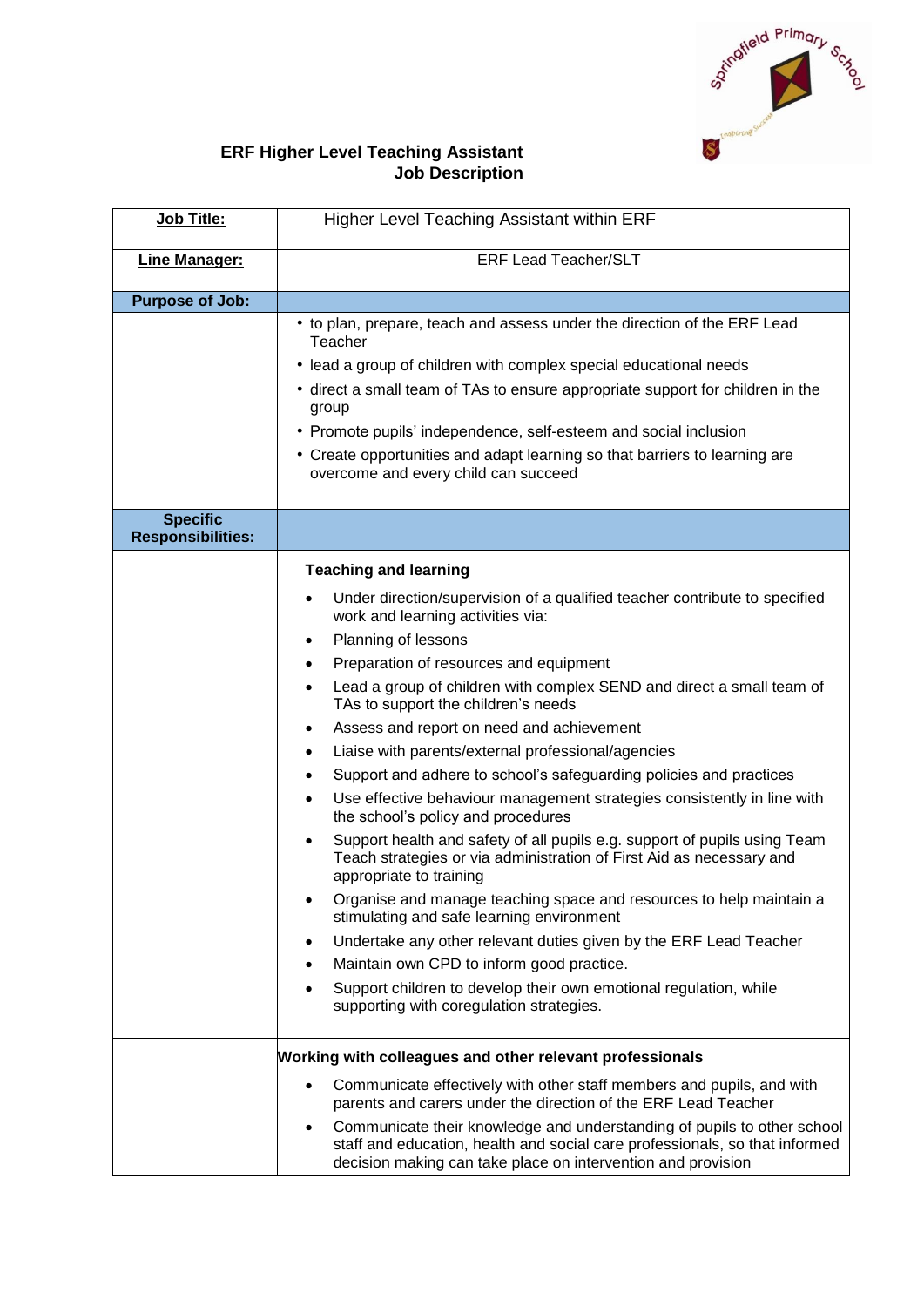|           | With the ERF Lead Teacher, keep other professionals accurately informed<br>of performance and progress or concerns they may have about the pupils<br>they work with                                                                      |
|-----------|------------------------------------------------------------------------------------------------------------------------------------------------------------------------------------------------------------------------------------------|
| $\bullet$ | Collaborate and work with colleagues and other relevant professionals<br>within and beyond the school                                                                                                                                    |
| $\bullet$ | Develop effective professional relationships with colleagues                                                                                                                                                                             |
|           | Whole-school organisation, strategy and development                                                                                                                                                                                      |
| $\bullet$ | Contribute to the development, implementation and evaluation of the<br>school's policies, practices and procedures, so as to support the school's<br>values and vision                                                                   |
|           | Make a positive contribution to the wider life and ethos of the school                                                                                                                                                                   |
|           | Initiative and Independence                                                                                                                                                                                                              |
|           | Under the direction and supervision of a qualified teacher:                                                                                                                                                                              |
| $\bullet$ | Deliver specified work/activities                                                                                                                                                                                                        |
| $\bullet$ | Plans and prepare for individuals, groups, class                                                                                                                                                                                         |
| $\bullet$ | Show initiative in adapting and adjusting in accordance with judgement of<br>pupils needs/progress                                                                                                                                       |
| $\bullet$ | Able to respond to many circumstances but know when to call for<br>assistance or refer to more senior staff.                                                                                                                             |
| $\bullet$ | Assist with delivering therapy or care programme designed and<br>supervised by a therapist/ care professional following appropriate training.                                                                                            |
|           | <b>Health and safety</b>                                                                                                                                                                                                                 |
| $\bullet$ | Promote the safety and wellbeing of pupils, and help to safeguard pupils'<br>well-being by following the requirements of Keeping Children Safe in<br>Education and our school's child protection policy                                  |
| $\bullet$ | Look after children who are upset or have had accidents                                                                                                                                                                                  |
| $\bullet$ | To meet the care and welfare needs of pupils, to include toileting,<br>changing and feeding as required.                                                                                                                                 |
|           | <b>Professional development</b>                                                                                                                                                                                                          |
|           | Help keep their own knowledge and understanding relevant and up-to-<br>date by reflecting on their own practice, liaising with school leaders, and<br>identifying relevant professional development to improve personal<br>effectiveness |
| ٠         | Take opportunities to build the appropriate skills, qualifications, and/or<br>experience needed for the role, with support from the school                                                                                               |
|           | Take part in the school's appraisal procedures                                                                                                                                                                                           |
|           | Personal and professional conduct                                                                                                                                                                                                        |
| $\bullet$ | Uphold public trust in the education profession and maintain high<br>standards of ethics and behaviour, within and outside school                                                                                                        |
| ٠         | Have proper and professional regard for the ethos, policies and practices<br>of the school, and maintain high standards of attendance and punctuality                                                                                    |
| $\bullet$ | Demonstrate positive attitudes, values and behaviours to develop and<br>sustain effective relationships with the school community                                                                                                        |
|           | Respect individual differences and cultural diversity                                                                                                                                                                                    |
|           | <b>Physical Demands</b>                                                                                                                                                                                                                  |
| ٠         | Normal physical effort, with a mixture of sitting, standing, walking<br>Work may be indoors in a classroom or other venues in school, or outside<br>during all seasons.                                                                  |
| $\bullet$ | Accompany pupils on educational journeys or day trips that may require<br>standing outdoors all day                                                                                                                                      |
| ٠         | May be requested to take part in residential trips                                                                                                                                                                                       |
|           |                                                                                                                                                                                                                                          |